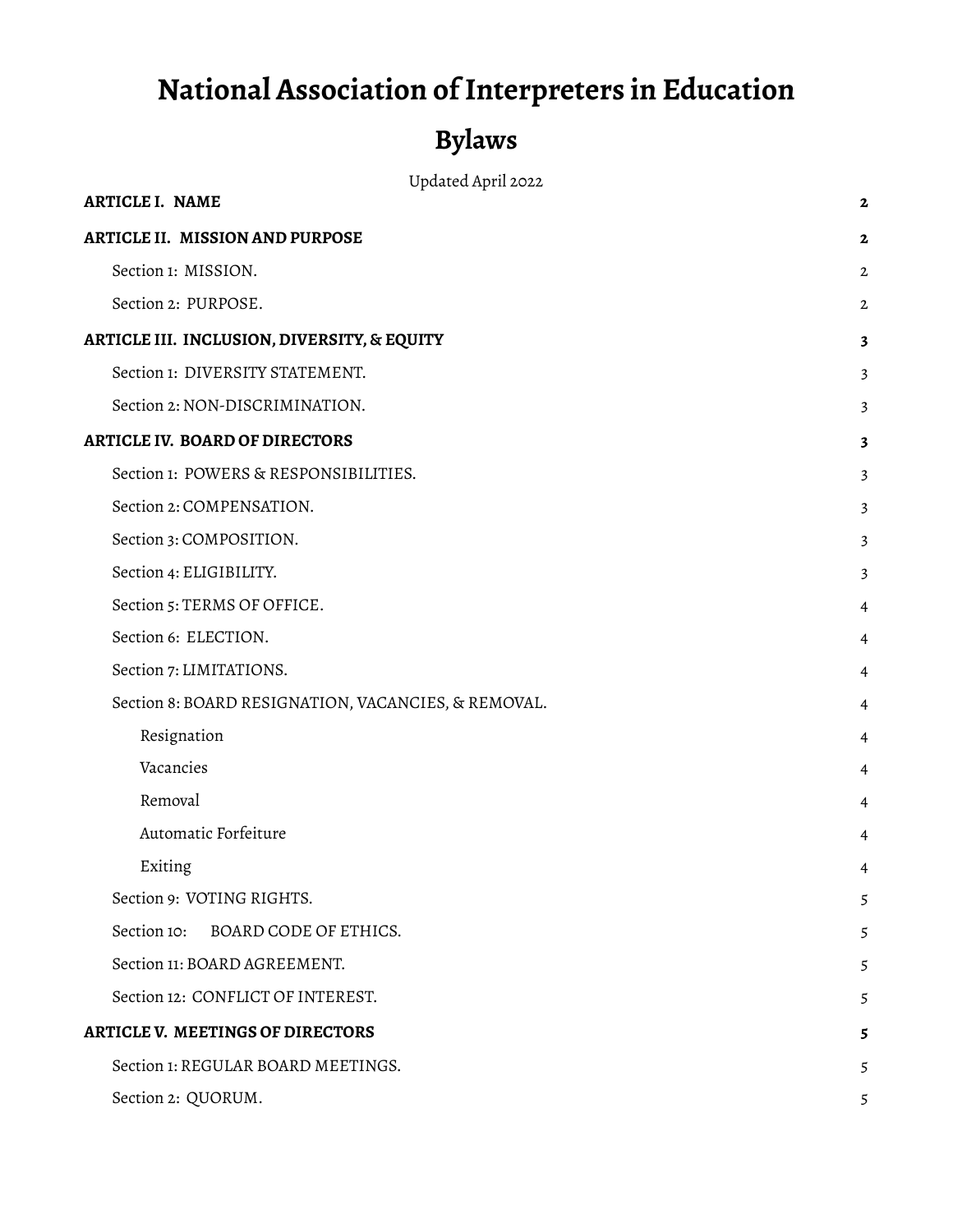| April 2022                                         | $-2 -$         |
|----------------------------------------------------|----------------|
| Section 3: EXECUTIVE SESSION.                      | 5              |
| <b>ARTICLE VI. COMMITTEES &amp; COUNCILS</b>       | 6              |
| Section 1: ADVISORY COUNCIL.                       | 6              |
| Section 2: STANDING COMMITTEES.                    | 6              |
| <b>ARTICLE VII. DISSOLUTION OF THE ASSOCIATION</b> | 6              |
| Section 1 : DISSOLUTION.                           | 6              |
| <b>ARTICLE VIII. BYLAWS AMENDMENT</b>              | 6              |
| Section 1: AMENDMENTS.                             | 6              |
| Article IX. RECORDS AND FINANCIAL ADMINISTRATION   | 6              |
| Section 1: FISCAL YEAR.                            | 6              |
| Section 2: ORGANIZATIONAL RECORDS.                 | 6              |
| Section 3: INDEMNIFICATION.                        | $\overline{7}$ |
| <b>Article X: CERTIFICATION</b>                    | 7              |

## <span id="page-1-0"></span>**ARTICLE I. NAME**

The name of the organization shall be the "National Association of Interpreters in Education" (also referred to as "NAIE").

## <span id="page-1-1"></span>**ARTICLE II. MISSION AND PURPOSE**

<span id="page-1-2"></span>Section 1: MISSION.

The National Association of Interpreters in Education promotes best practices and professional standards to ensure equitable access to education for deaf, hard of hearing, and deafblind students.

#### <span id="page-1-3"></span>Section 2: PURPOSE.

- A. **Identify** needed standards of practice within the field of educational interpreting.
- B. **Create** and publish the standards that are identified.
- C. **Provide** continuing education and professional skill development opportunities to enhance the quality of educational interpreting.
- D. **Advocate** and support collaboration between members, stakeholders, and other professional groups that work directly and indirectly with deaf, hard of hearing, and deafblind students to ensure collective action.
- E. **Advise** stakeholders on appropriate administration of educational interpreting services including specialized qualifications (e.g. deafblind students).
- F. **Educate** the public about the role and contributions of interpreters in education.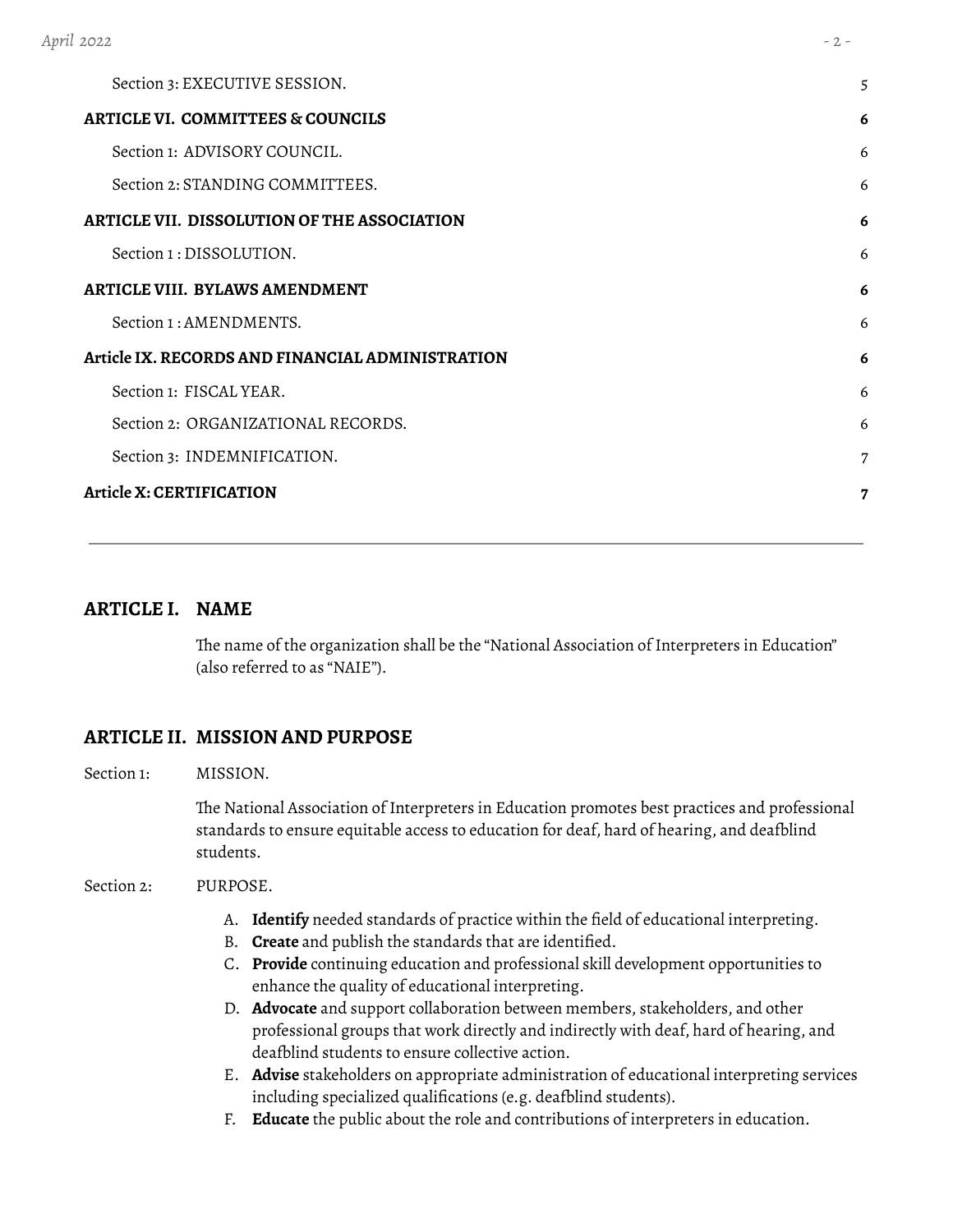# <span id="page-2-0"></span>**ARTICLE III. INCLUSION,DIVERSITY, & EQUITY**

<span id="page-2-1"></span>Section 1: DIVERSITY STATEMENT.

NAIE is firmly committed to inclusion, diversity, and equity at all levels of the organization. NAIE believes its work is enhanced when performed by a diverse workforce with different backgrounds, skills, opinions and perspectives, therefore cultivating an environment of open communication, inclusion, and respect.

<span id="page-2-2"></span>Section 2: NON-DISCRIMINATION.

It is the policy of NAIE not to discriminate on the basis of race, creed, ancestry, marital status, gender identity, sexual orientation, age, disability, veteran's status, political service or affiliation, religion, or national origin.

## <span id="page-2-3"></span>**ARTICLE IV. BOARD OF DIRECTORS**

## <span id="page-2-4"></span>Section 1: POWERS & RESPONSIBILITIES.

The powers of NAIE shall be vested in a Board of Directors (referred to as the "Board"), who shall have charge, control, and management of the affairs and property of NAIE and will conduct business in a manner that best reflects NAIE's mission and the interest of the members, stakeholders, and the general public. General responsibilities include:

- A. **Approve** the annual organizational budget.
- B. **Accept** nominations and elect directors when vacancies exist.
- C. **Create** and appoint members of standing committees.
- D. **Provide** an annual report no later than ninety (90) days after the end of each fiscal year.
- E. **Hold** each member of the Board accountable for their actions on behalf of NAIE.
- F. **Establish** member categories, dues, fees, and cycle.

#### <span id="page-2-5"></span>Section 2: COMPENSATION.

Members of the Board shall serve without compensation other than reimbursement of reasonable expenses. See the Policies and Procedures Manual for additional details on reasonable expenses.

## <span id="page-2-6"></span>Section 3: COMPOSITION.

The Board shall have at least three **(3)** and no more than eleven **(11)** directors. The Board shall appoint individuals to serve in the following designated positions: President, Vice President, **Secretary/Treasurer,Credentialing Director, Professional Development Director, State Ambassador Director,** and **Resource Director**. Board member duties and responsibilities are further outlined in the Policies and Procedures Manual.

<span id="page-2-7"></span>Section 4: ELIGIBILITY.

All candidates for the Board shall be members in good standing and able to provide verification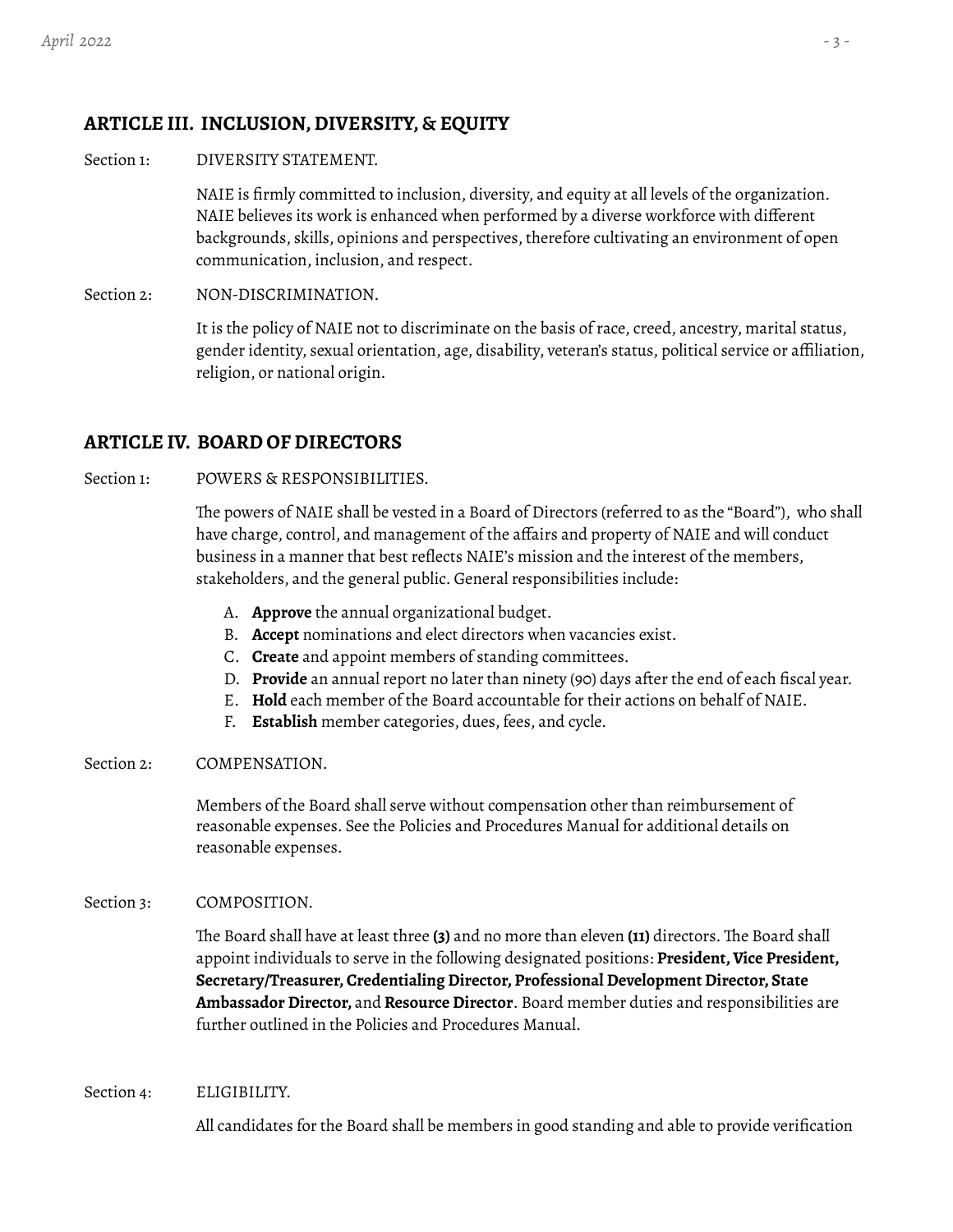of qualifications to serve in a designated position. Preference will be given to candidates who have volunteered on a standing or ad hoc committee. See Policies and Procedures Manual for more details on eligibility and election procedures.

#### <span id="page-3-0"></span>Section 5: TERMS OF OFFICE.

The NAIE Board is a perpetual board where directors shall begin to serve for a minimum term of two **(2)** years and no more than six **(6)** years of continuous service in the same position or until a successor has been elected. Terms and continued service are further defined in the Policies and Procedures Manual.

#### <span id="page-3-1"></span>Section 6: ELECTION.

Board member elections shall be hosted during official board meetings where quorum is established. New board members and members eligible for re-election shall be elected by a two-thirds **(⅔)** majority vote of current Board members provided there is a quorum present.

#### <span id="page-3-2"></span>Section 7: LIMITATIONS.

Unless so authorized by the Board, no individual shall have the power or authority to bind NAIE to any contract, engagement, or monetary liability. Specific powers and limitations are further defined in the Policies and Procedures Manual and are in accordance with the NAIE Articles of Incorporation.

#### <span id="page-3-5"></span><span id="page-3-4"></span><span id="page-3-3"></span>Section 8: BOARD RESIGNATION, VACANCIES, & REMOVAL.

#### **A. Resignation**

Any director may resign at any time with a minimum 60 day notice by giving written notice to the Board President or Secretary/Treasurer.

#### **B. Vacancies**

Vacancies on the Board shall be filled with a two-thirds **(⅔)** majority vote by the remaining members of the Board.

#### <span id="page-3-6"></span>**C. Removal**

To formally remove a Board member, a two-thirds **(⅔)** vote by the remaining members of the Board is required.

#### <span id="page-3-7"></span>**D. Automatic Forfeiture**

Directors may be removed automatically for failure to meet the minimum requirements in Section 4 of this Article.

#### <span id="page-3-8"></span>**E. Exiting**

Any Board member that is exiting their position must provide any information deemed necessary by the current Board pertaining to their role as a Board member. The Board has the ability to determine any further potential needs within the timeframe of the exit of the board member, such as involvement in the onboarding of the new Board member.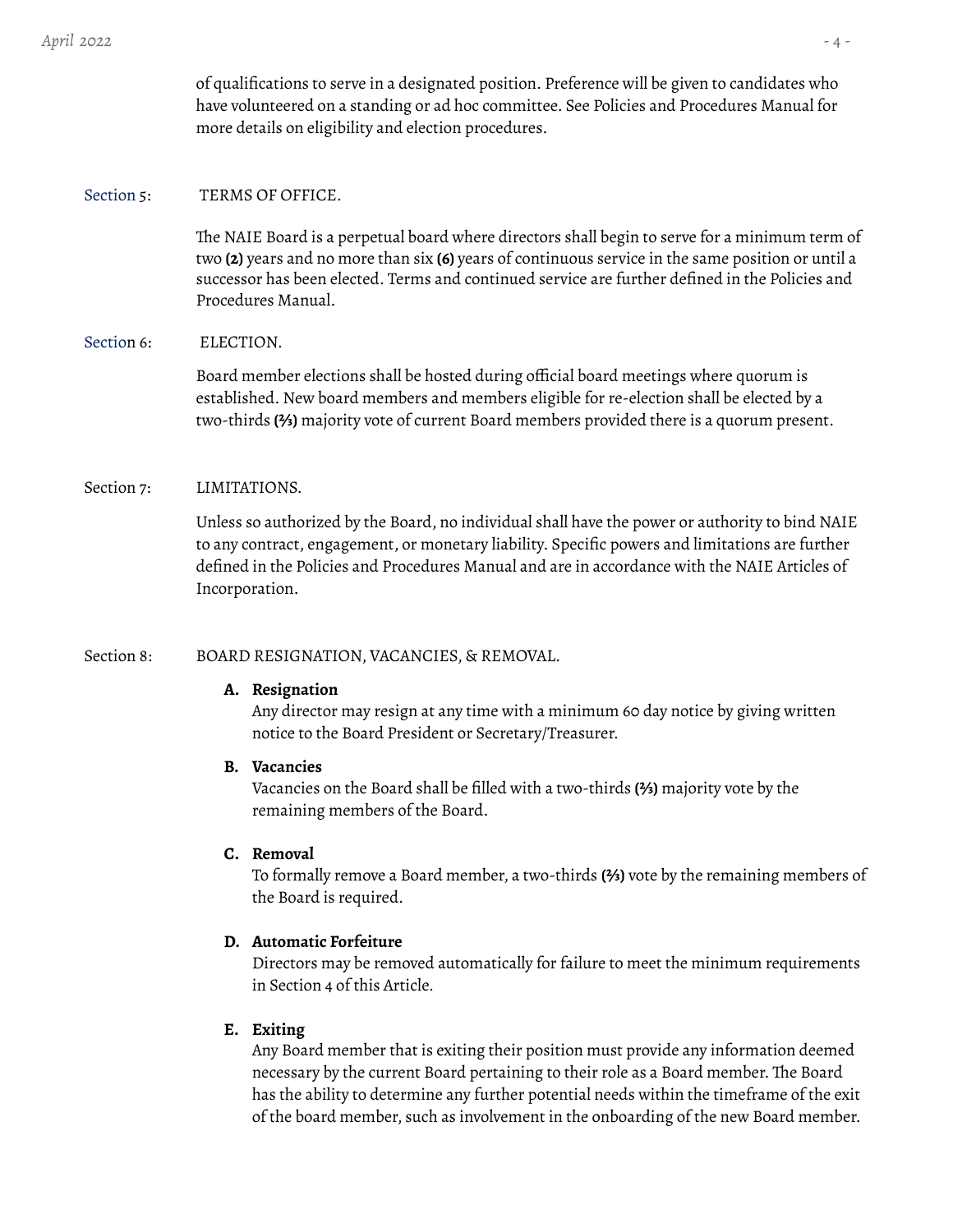# <span id="page-4-1"></span><span id="page-4-0"></span>Section 9: VOTING RIGHTS. Each Board member shall be entitled to one **(1)** vote on all matters presented to the Board. Section 10: BOARD CODE OF ETHICS.

Members of the Board are committed to the highest standards of ethical conduct in the performance of their responsibilities.

<span id="page-4-2"></span>Section 11: BOARD AGREEMENT.

Board members must sign a board agreement at the beginning of their term, or any time the agreement is updated, that pledges to accept the Board Code of Ethics and agree to general duties and responsibilities while in the service of the organization.

## <span id="page-4-3"></span>Section 12: CONFLICT OF INTEREST.

Any Board member who has a financial, personal, or official interest in conflict (or appearance of conflict) with any matter pending before the Board which prevents or may prevent that member from acting on the matter in an impartial manner will voluntarily refrain from discussion and abstain from voting on said item.

# <span id="page-4-4"></span>**ARTICLE V. MEETINGS OF DIRECTORS**

<span id="page-4-5"></span>Section 1: REGULAR BOARD MEETINGS.

The Board shall meet at an agreed upon time and place at least four **(4)** times per year. Each Board member is expected to attend a majority of meetings either in person or via telephone/video conference. The Board may decide to meet more frequently as necessary to further address NAIE business.

<span id="page-4-6"></span>Section 2: QUORUM.

A two-thirds **(⅔)** majority of the board shall constitute a quorum at a meeting. In the absence of a quorum, a majority of the directors may adjourn the meeting to another time without further notice. If a quorum is represented at an adjourned meeting, any business may be conducted that might have been conducted at a regularly scheduled meeting.

<span id="page-4-7"></span>Section 3: EXECUTIVE SESSION.

The Board of Directors may hold an executive, or closed-door, session and may restrict attendance. Executive session meeting minutes shall be kept separate from open meeting minutes. The matters to be discussed at such an executive session may include matters listed in the Policies and Procedures Manual.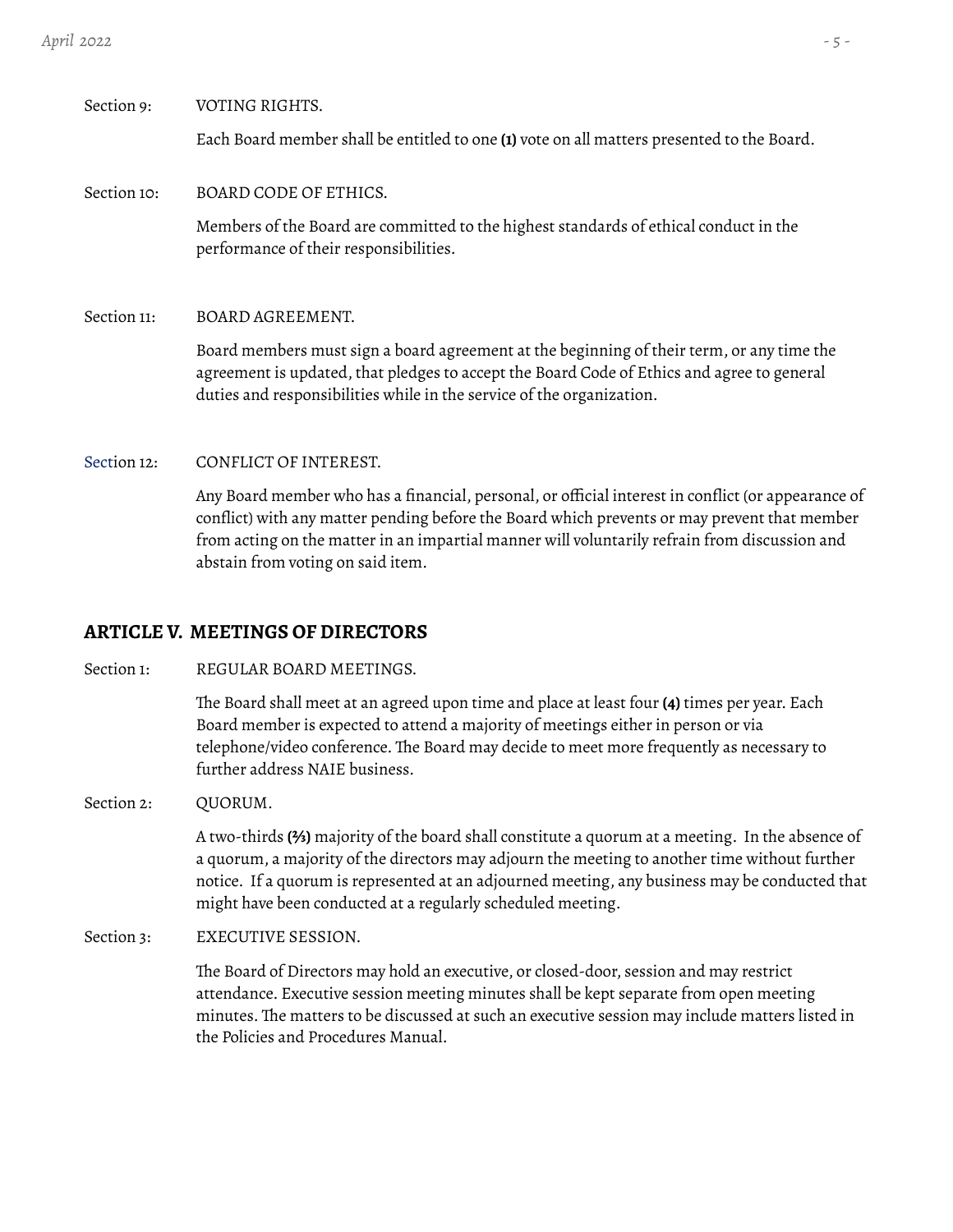# <span id="page-5-0"></span>**ARTICLE VI. COMMITTEES & COUNCILS**

### <span id="page-5-1"></span>Section 1: ADVISORY COUNCIL.

The Advisory Council shall not have duties, voting privileges, nor obligations for attendance at regular meetings of the Board of Directors. Advisory Council members may attend said meetings at the invitation of a member of the Board. Members of the Advisory Council shall comply with the confidentiality policy set forth in the Policies and Procedures Manual.

## <span id="page-5-2"></span>Section 2: STANDING COMMITTEES.

Standing committees, ad hoc committees, task forces, or work groups will not have voting privileges, nor obligations for attendance at regular meetings of the Board. Committee members may attend said meetings at the invitation of a Board member. Members of committees shall comply with the confidentiality policy set forth in the Policies and Procedures Manual. The Board shall appoint any standing committee chairperson with a majority approval. The President shall serve ex-officio as a member to all standing committees unless another board member is designated.

## <span id="page-5-3"></span>**ARTICLE VII. DISSOLUTION OF THE ASSOCIATION**

<span id="page-5-4"></span>Section 1: DISSOLUTION.

Upon the dissolution of the NAIE, the Board shall, after paying or making provisions for the payment of liabilities of the organization, distribute remaining assets to one or more qualifying 501(c)3 organizations which have a purpose that is generally similar to the purpose of NAIE. Any such assets not disposed of shall be disposed of by a Court of Competent Jurisdiction of the county in which the NAIE primary office is registered and located. The court shall designate any remaining NAIE assets to an organization or organizations which are organized and operated as a nonprofit for similar purpose to NAIE.

## <span id="page-5-5"></span>**ARTICLE VIII. BYLAWS AMENDMENT**

## <span id="page-5-6"></span>Section 1: AMENDMENTS.

These bylaws may be altered, amended, or repealed, or new bylaws may be adopted by the Board at any regular meeting of the Board with a two-thirds **(⅔)** majority vote. No amendment inconsistent with the Articles of Incorporation shall be effective prior to amendment of the Articles of Incorporation.

## <span id="page-5-7"></span>**Article IX.RECORDS AND FINANCIAL ADMINISTRATION**

<span id="page-5-8"></span>Section 1: FISCAL YEAR.

The fiscal year shall be **April1through March 31**, but may be changed by resolution of the Board as necessary.

- <span id="page-5-9"></span>Section 2: ORGANIZATIONAL RECORDS.
	- **A.** NAIE shall keep a record of all meeting minutes of the Board and all actions taken by standing committees on behalf of the Board.
	- **B.** NAIE shall maintain accurate accounting records.
	- **C.** Within **60 days** following the end of the fiscal year, the Secretary/Treasurer shall submit to the Board a complete financial report of actual receipts and expenditures for the